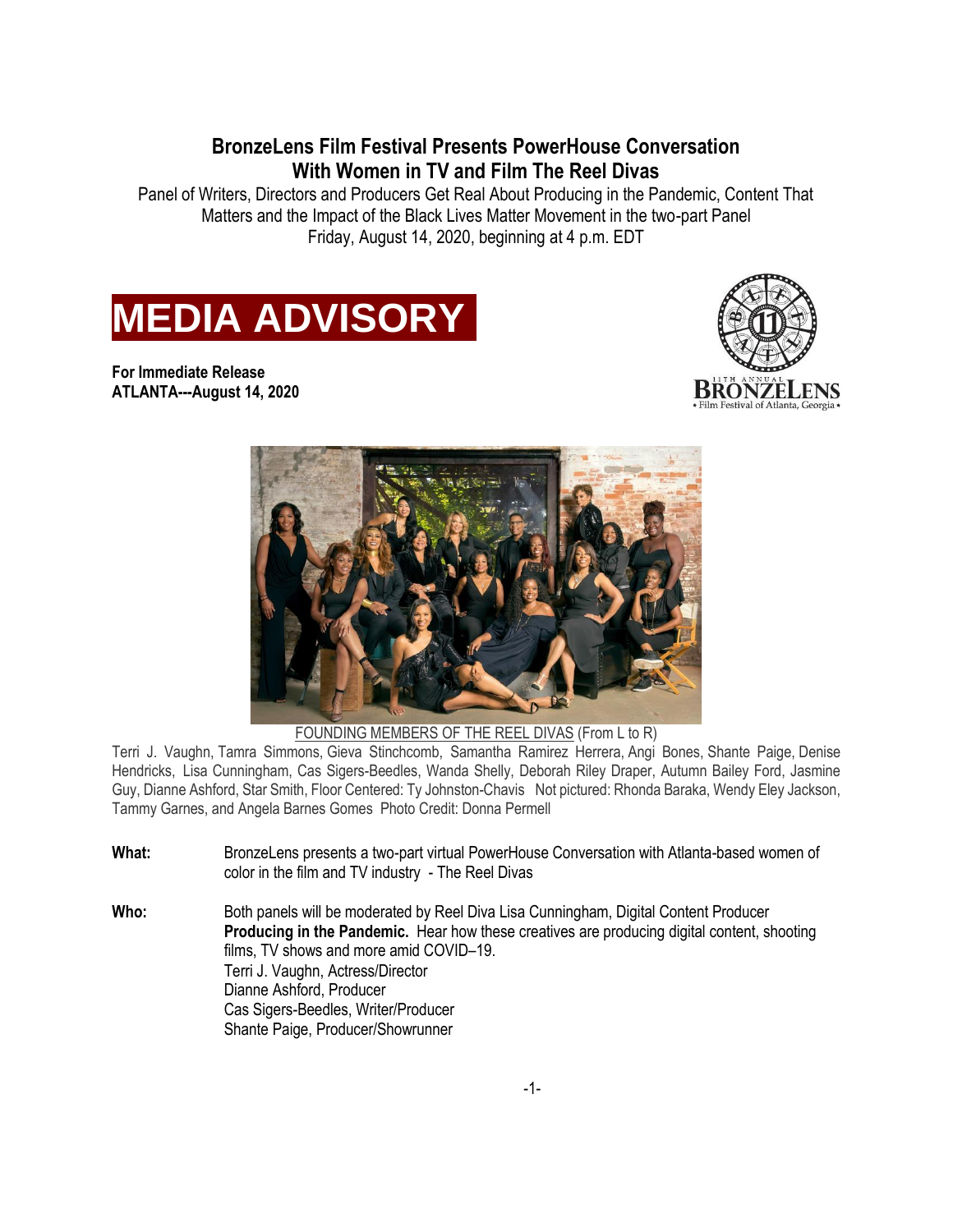**Content that Matters.** The pandemic and Black Lives Matter movement have many rethinking about the work they create. This panel of industry creatives discuss what it means to create purposeful work. Angi Bones, Producer/Director/Showrunner Wendy Eley Jackson, Producer/Director/Media & Film Professor Ty Johnston-Chavis, Producer/Creator Tamra Simmons, Producer/Showrunner Gieva Stinchcomb, Producer/Director/Writer

**When:** Friday, August 14, 2020 at 4 to 4:45 p.m. and 4:50 to 5:35 p.m. (EDT)

This event is powered by Georgia Power.

## **About The Reel Divas**

THE REEL DIVAS is a Georgia-based advocacy collaborative comprised of veteran writers, directors, producers and leading content creators. We are focused on the amplification of women of color and create opportunities for our members and other women behind the lens and at the table where decisions are made.

## **About the BronzeLens Film Festival**

BronzeLens Film Festival of Atlanta, Georgia, is a non-profit organization, founded in 2009, that is dedicated to bringing national and worldwide attention to Atlanta as a center for film and film production for people of color. Its mission is two-fold: to promote Atlanta as the new film mecca for people of color; and to showcase films and provide networking opportunities that will develop the next generation of filmmakers. Since its inception, BronzeLens producers have brought national and worldwide attention to Atlanta, helping to showcase the city as a leader in the thriving film industry.

In 2017 the Academy of Motion Picture Arts and Sciences approved BronzeLens as a qualifying festival for the Short Film Awards category. The short film that receives the BronzeLens Best Short Award is eligible to enter the Academy's Short Subject competition for the concurrent season.

## **2020 BronzeLens Sponsors**

2020 BronzeLens Sponsors include Warner Media, Atlanta Convention & Visitors Bureau, City of Atlanta Mayor's Office of Cultural Affairs, ARRAY Alliance, MHR International, Divihinley Konnected Productions, Canadian Consulate, DeKalb Entertainment Commission and Georgia Power. Also special thanks to our media sponsors WCLK 91.9 Radio and WSB-TV.

## **Media Access**

All media may register for access to cover this year's BronzeLens Film Festival using the following link and case sensitive passcode:

Registration Link: [https://bronzelens.eventive.org/passes/buy/bronze\\_pass](https://bronzelens.eventive.org/passes/buy/bronze_pass) Media Pass Code: BLFFMedia

For more information regarding the BronzeLens Film Festival, visit [www.bronzelens.com.](http://www.bronzelens.com/) Approved media will have access to festival programming online and receive written confirmation from Sommer Vega or Tandi Reddick. This includes media opportunities for the available filmmakers.